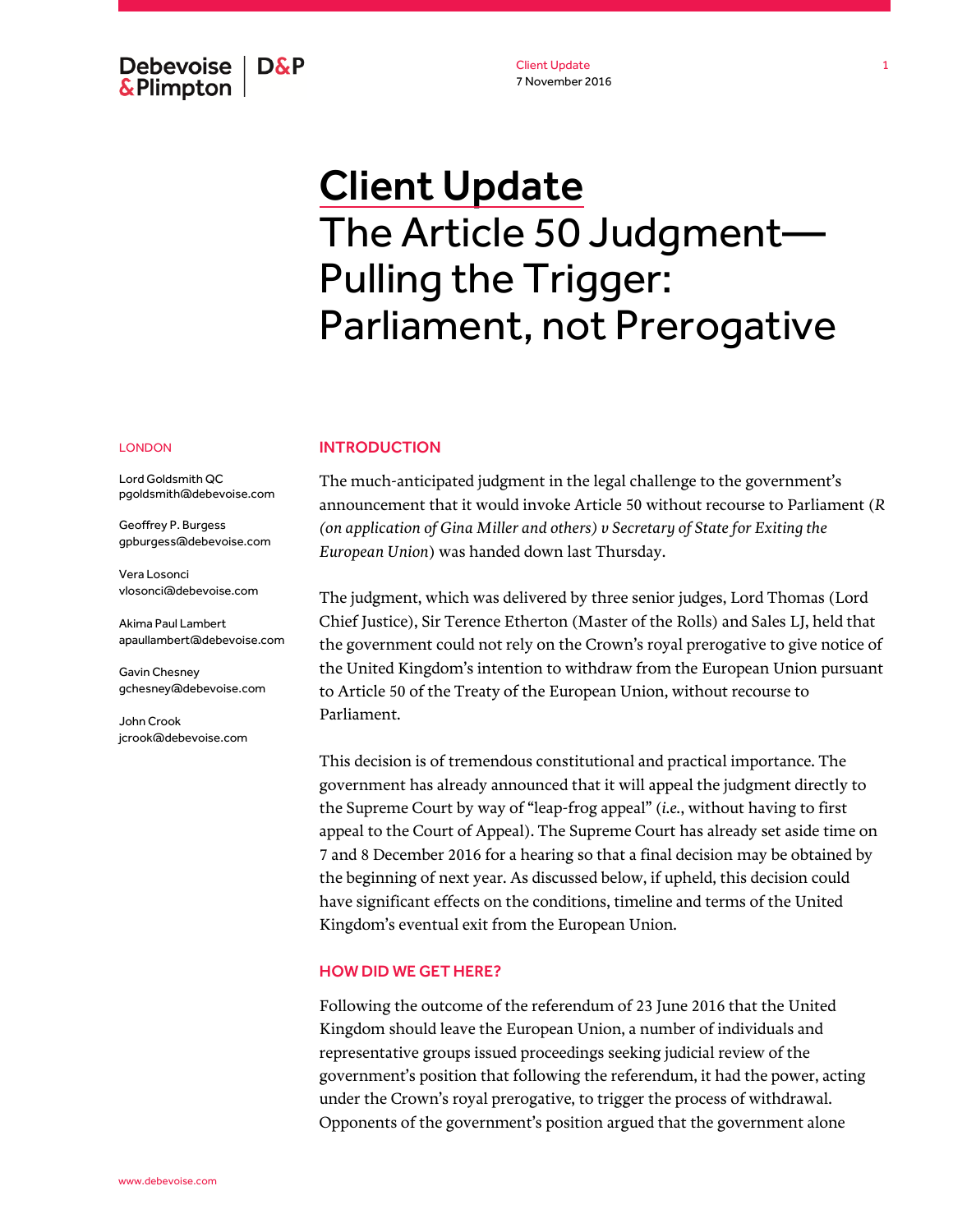could not decide to invoke Article 50, and that parliamentary approval would be required.

The Court identified lead claimants and a trial took place over three days in October. The claimants made several key submissions as to why the government could not invoke Article 50 without recourse to Parliament:

First, it was argued that the invocation of Article 50 in reliance on the Crown's prerogative powers would violate an essential principle of the United Kingdom's unwritten constitution—that the Crown's prerogative powers could not be used by the government to alter domestic law or diminish or abrogate rights, unless Parliament has given this authority to the Crown (either expressly or by implication). The claimants argued that no such authority had been given by Parliament either in the European Communities Act 1972 (the "ECA 1972"), pursuant to which the United Kingdom acceded to the European Union, or under subsequent legislation.

Another key argument focused on the fact that three categories of fundamental rights would be affected if the United Kingdom invoked Article 50. In the first category were rights that could be replicated under UK domestic law, albeit with some differences. These would include rights derived from European legislation. The second category of rights covered those enjoyed in other member states of the European Union (such as the right to reside under free movement rules). The rights in the third category were those that could not be replicated in UK law (*i.e*., rights flowing directly from membership of the European Union, such as the right to stand for selection in EU elections). The claimants argued that invoking Article 50 would abrogate the third category of rights, remove Parliamentary scrutiny over the maintenance of the second category of rights, and remove the rights in the first category as they had been enacted.

The claimants further argued that the 2015 Referendum Act had not given authority to the government, acting via the Crown's powers, to give notice of withdrawal and, furthermore, that the government's proposal of ratification by Parliament of a withdrawal agreement or treaty would not cure this circumvention, since the actual decision on withdrawal would by then be out of Parliament's hands.

In response, the government's position was that the Crown held prerogative powers in relation to treaty-making that had not been abrogated by statute or by implication. It argued that since subsequent acts of Parliament (notably the European Communities (Amendment) Act 2008 and the European Union Act 2011) and other UK legislation had not placed restrictions on the Crown to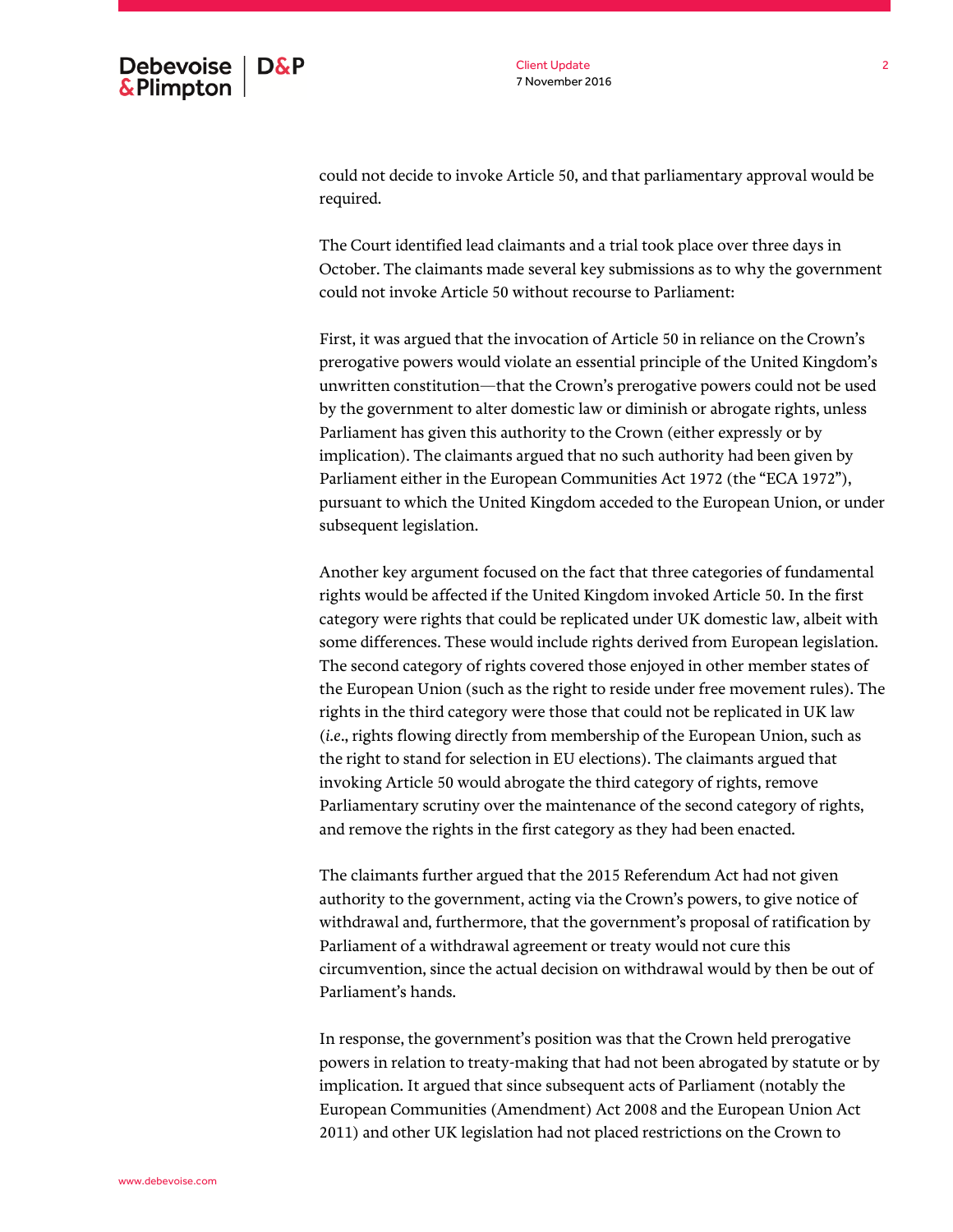invoke rights under Article 50, there was no such restriction on the power of the Crown. With respect to the effect on the various categories of rights, the government agreed that rights in the third category would be lost, but that rights in the second category arose from the interaction of EU law with the laws of member states and such a loss would not be directly attributable to the invocation of Article 50.

The government also argued that the eventual vote on a withdrawal agreement/treaty would satisfy the United Kingdom's constitutional process, since domestic law was usually enacted by Parliament only after a treaty had been ratified.

## THE JUDGMENT OF THE COURT

The Court held that withdrawal from the European Union would necessarily affect citizens' rights, in light of the agreement of the parties that the issuance of the Article 50 notice was irrevocable and could not be issued conditionally. It was also held that in addition to the loss of rights in category three, category one rights would also be lost unless Parliament chose to maintain them. The Court also rejected the argument that the loss of rights in category two arose because of the interaction of EU law with the laws of other member states. This was regarded as formalistic, since Parliament knew and intended that EU citizens would have those rights under the ECA 1972.

Having established this, the Court's judgment was largely based on the role and purpose of the ECA 1972 as a constitutional statute. It was emphasised that where background constitutional principles were "strong", there was a presumption that Parliament intended to legislate in conformity with them and not to undermine them. Consequently, it was held that the government's position was flawed because it had omitted to take into account two important constitutional principles:

First, the government had not taken into account the fundamental principle that the Crown had no power to alter the law of the land by use of its prerogative powers. The judgment cited Lord Browne-Wilkinson in *R v Secretary of State for the Home Department, ex p Fire Brigades Union [1995] 2 AC 513*, that "It is for Parliament, not the executive to repeal legislation. The constitutional history of this country is the history of the prerogative powers of the Crown being made subject to the overriding powers of the democratically elected legislature as the sovereign body". The Court noted, in that regard, that Parliament intended to produce profound effects in domestic law by the enactment of the ECA 1972 such that it was a statute of special constitutional significance. Given that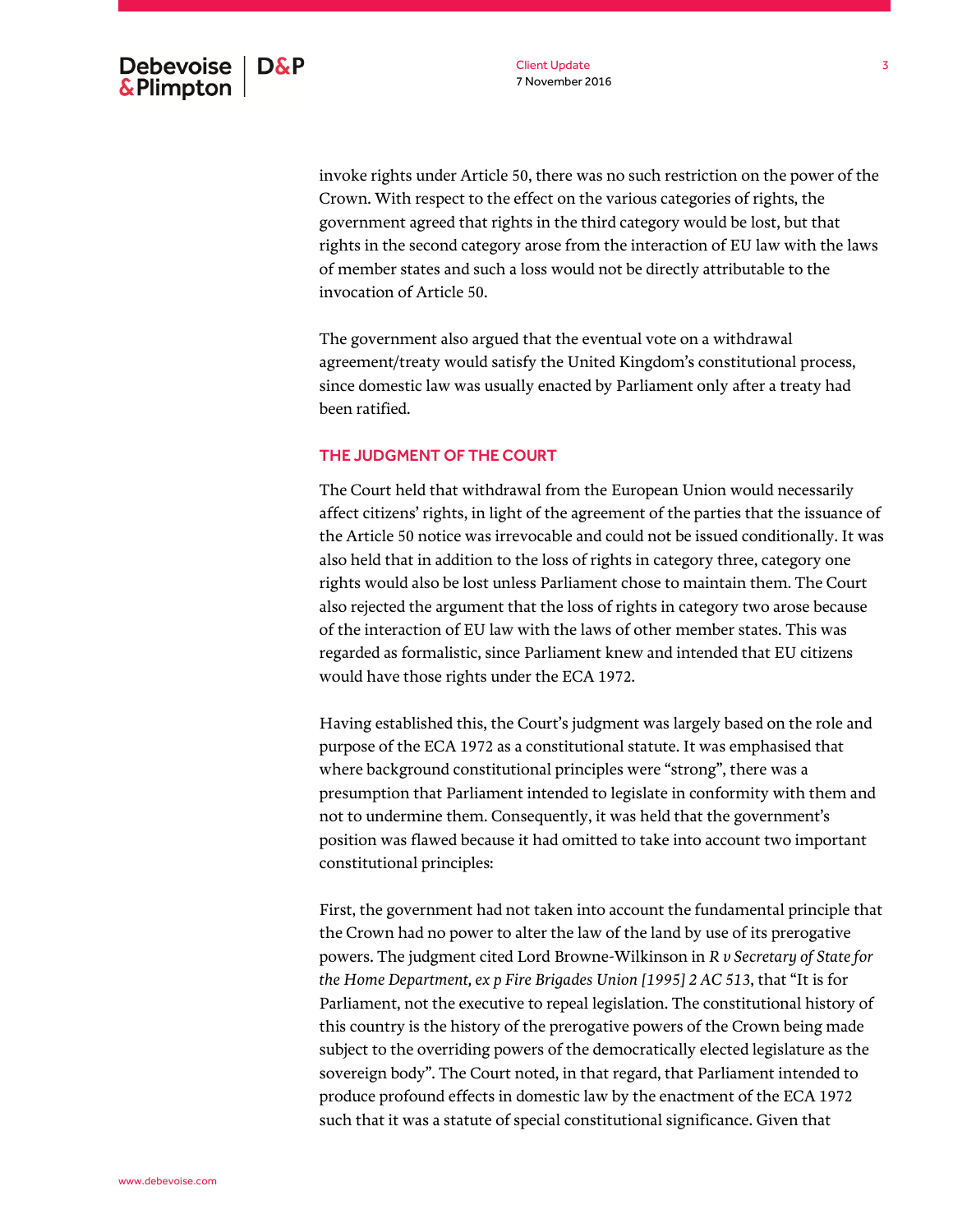Parliament took the "major step of switching on the direct effect of EU law in the national legal systems by passing the ECA 1972… it is not plausible to suppose that it intended that the Crown should be able by its own unilateral action under its prerogative powers to switch it off again".

Second, it was held that the submissions of the government in relation to the executive's treaty-making powers had been overstated because the Crown's prerogative powers operated only in international matters. The Court held that the government had failed to take into account the limitations upon the Crown's power to conduct international relations. The Court noted that the Crown's prerogative powers in the conduct of international relations usually had no effect on domestic law, but in this case, this justification could not be applied, since major changes in domestic law were likely to be brought about by the exercise of powers given under the Crown's prerogative.

The Court therefore concluded, via detailed statutory construction of the ECA 1972, that Parliament intended for EU rights to have effect in domestic law and this should not be capable of being undone or overridden by actions taken by the Crown in exercise of its prerogative powers. Because triggering Article 50 would effect a withdrawal from the treaties upon which the three categories of rights described above depended, a notice under Article 50 could not be given under the royal prerogative.

### IMPLICATIONS

A statement has since been issued by the government that it intends to appeal the results. It had already been agreed that any appeal would be "leap-frogged" directly to the Supreme Court. It is likely that permission to appeal will be granted, given the constitutional importance of the question.

If the decision is upheld, the consequences could be significant, not only in relation to the timeline for Brexit, but also in relation to the terms and the inevitability of Brexit itself. Although the Court made it clear that the question of whether to leave the European Union was not adjudicated, a number of interesting observations follow from the judgment.

First, a question was put to the Court on whether the challenge by claimants was a challenge to the making of the decision to withdraw under Article 50(1) or to the decision to notify the European Council under Article 50(2). The Court's observation on this point was that both provisions had to be read together—if the Crown had no prerogative power to give a notice under Article 50(2), then it follows that it could not, under Article 50(1) on behalf of the United Kingdom,